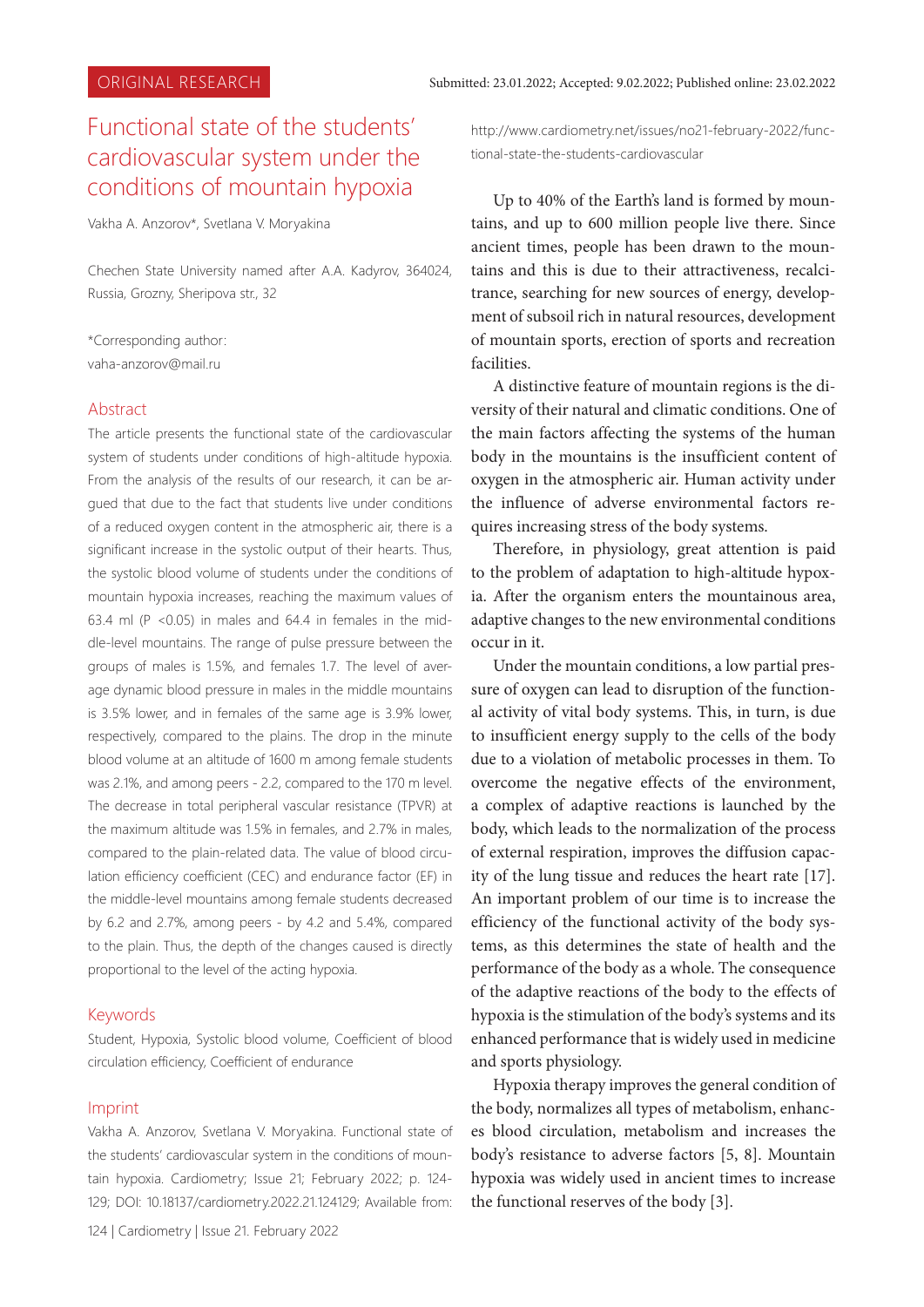The higher is the level of the body's performance, the better are the functional abilities of the body's systems that provide it with oxygen, which include the systems of respiration and blood circulation [6]. According to many researchers, the most effective method of exposure to hypoxia is to stay in the mountains [7, 11, 13, 14]. Moreover, at the initial stage of the influence of the mountain climate, the body's working capacity decreases [9]. This is accompanied by an unusual increase in the function of the respiratory and circulatory systems.

According to some authors, the effect of intermittent hypoxia is highly effective for improving the performance [1, 2, 4. 12].

A feature of the population living in mountainous areas is the presence of good health and high efficiency in their activities, which persist until their old age [16]. Despite the numerous studies conducted to study the effect of hypoxia made on the body, they are mainly devoted to the level of the human performance, but not the state of functional systems.

Due to the fact that a significant part of the population lives in the mountainous regions of the Chechen Republic, it is important to study the effect of high-altitude hypoxia on the functional state of the cardiovascular system.

## Materials and methods

The experimental material was collected in the laboratories of the Department of Physiology and Anatomy of Humans and Animals. 150 (75 females and males) students were involved into our research.

The age of the test subjects ranged from 19 to 21 years. According to the principle of analogues (by age, weight and gender), depending on the height of their residence above sea level (170 m - Grozny, 600 m - Shatoysky district and 1600 m - Sharoysky district) were divided into three groups. Each group consisted of 25 students.

To analyze the functional state of the cardiovascular system, we used the rhythm of heart contraction, blood pressure and some calculated indicators. Biometric checking of the results of the experiment was carried out using the program "Biostatistics".

## Results and Discussion

The state of the cardiovascular system of students under hypoxia conditions is shown in Tables 1, 2 and in Figure 1 herein.

#### Table 1

Cardiovascular system of young males

| Altitude<br>above sea<br>level, meters | Systolic blood<br>pressure, mm<br>Нq | Diastolic<br>blood<br>pressure, mm<br>Ha | Heart rate,<br>beats per<br>minute |  |
|----------------------------------------|--------------------------------------|------------------------------------------|------------------------------------|--|
| 170                                    | $120.4 \pm 3.50$                     | $80.6 \pm 2.03$                          | $73.2 \pm 2.29$                    |  |
| $119.6 \pm 3.38$<br>600                |                                      | $79.6 + 2.06$                            | $71.8 + 2.08$                      |  |
| 1600                                   | $117.2 + 3.29$                       | $77.1 + 2.18$                            | $69.6 + 2.50$                      |  |

Table 2

Indicators of the cardiovascular system of female students

| Altitude<br>above sea<br>level, meters | Systolic blood<br>pressure, mm<br>Нq | Diastolic<br>blood<br>pressure, mm<br>Ha | Heart rate,<br>beats per<br>minute |  |
|----------------------------------------|--------------------------------------|------------------------------------------|------------------------------------|--|
| 170                                    | $119.7 + 3.32$                       | 78.6+2.32                                | $75.8 \pm 3.15$                    |  |
| $117.9 + 3.29$<br>600                  |                                      | $77.0 + 2.77$                            | 74.4+2.94                          |  |
| 1600                                   | $115.5 \pm 3.14$                     | $75.1 + 2.85$                            | $72.2 + 3.07$                      |  |



Figure 1. The effect of hypoxia on the parameters of the cardiovascular system

The level of the studied indicators under conditions of insufficient oxygen content in the inhaled air shows a gradual slight decrease.

Thus, the drop in the maximum blood pressure in young males at an altitude of 600 meters above sea level is 0.8 mm Hg, 1600 - 3.2 mm Hg, and for females 1.8 and 4.2, respectively, compared to the plain-related data - 120.4 and 119.7.

Under conditions of lowlands and middle mountains, diastolic blood pressure in females is lower by 1.6 and 3.5 mm Hg, in peers - 1.4 and 3.5 mm Hg, than on the plains.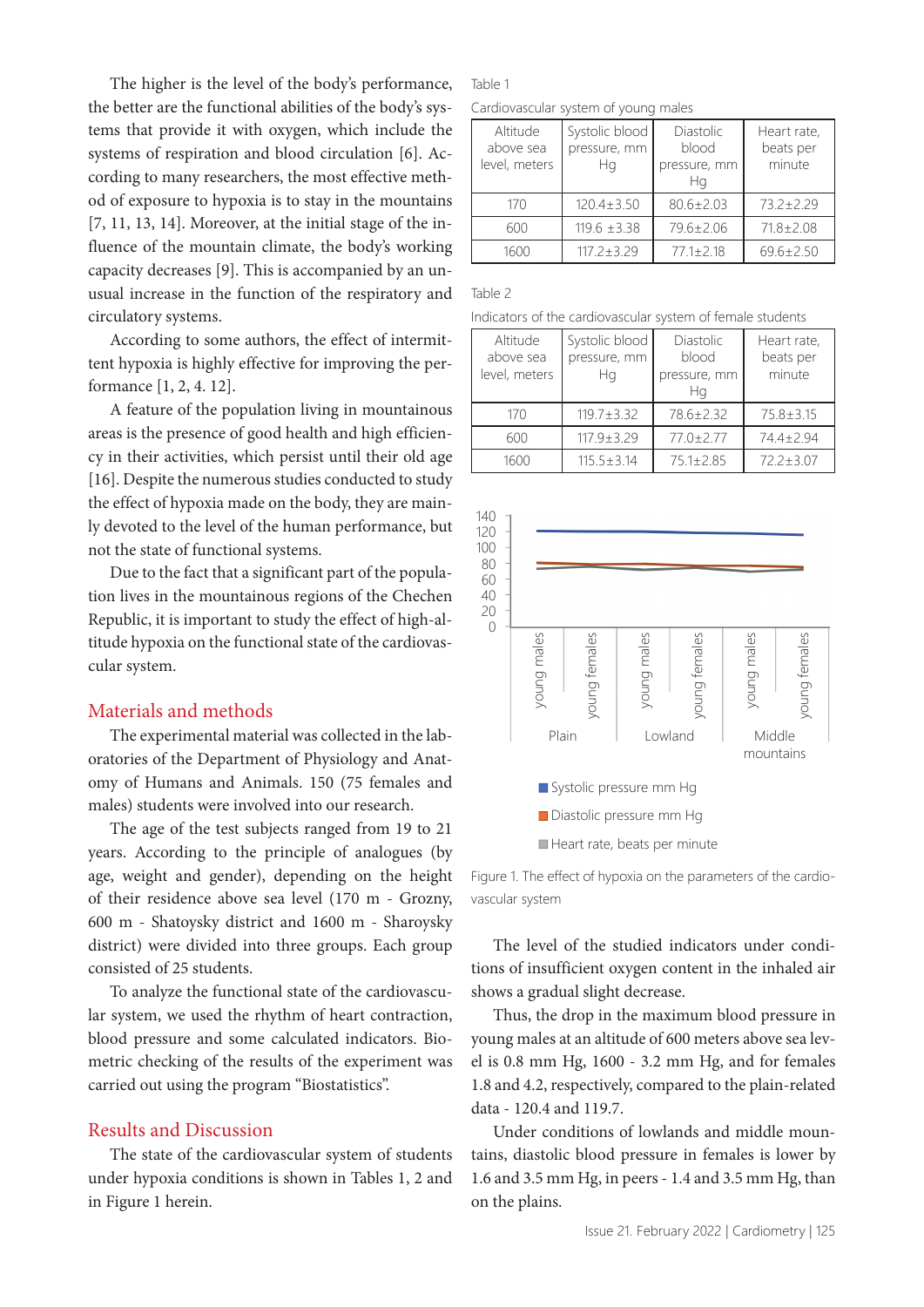At an altitude of 600 and 1600 meters, the heart rate in young males is less than 1.4 and 3.6 beats per minute, and in peers - 1.4 and 3.6, respectively, than at the level of 170 meters.

Apparently, the drop in heart rate is due to an increase in the excitability of the vagus nerve.

Our colleagues came to similar conclusions [6, 19]. The lack of oxygen in the inhaled air contributes to an increase in the weight and size of the adrenal glands, although deepening of hypoxia leads to the suppression of their functional activity, according to [18].

The results of the conducted studies are shown in Tables 3-5 and in Figures 2-3 herein. They show that the only of the studied indicators, which undergoes a significant change when exposed to high-altitude hypoxia in students, is the systolic blood volume.

Table 3

The functional state of the cardiovascular system of young males

| Altitude<br>above<br>sea level,<br>meters | Indicators                       |                                                          |                                             |  |  |
|-------------------------------------------|----------------------------------|----------------------------------------------------------|---------------------------------------------|--|--|
|                                           | Pulse<br>pressure (PP),<br>mm Hg | Average dynamic<br>blood pressure (BP<br>av.dyn.), mm Hg | Systolic<br>blood<br>volume<br>$(SBV)$ , ml |  |  |
| 170                                       | $39.8 \pm 1.47$                  | $97.3 + 2.65$                                            | $60.9 \pm 0.43$                             |  |  |
| 600                                       | $40.4 + 1.41$                    | $96.2 + 2.60$                                            | $61.8 \pm 0.43$                             |  |  |
| 1600                                      | $40.1 \pm 1.15$                  | $93.9 \pm 2.65$                                          | $63.4 \pm 0.55*$                            |  |  |

\* - P < 0,05

Table 5

The effect of hypoxia on the function of the cardiovascular system in young females Terrain and the contractors of the contractors of the contractors of the contractors of the contractors of the contractors of the contractors of the contractors of the contractors of the contractors of the contractors of t

| Table 4 |  |  |
|---------|--|--|
|         |  |  |

The level of indicators in young males

| Terrain             | Indicators                                    |                                                                           |                                                   |                          |  |
|---------------------|-----------------------------------------------|---------------------------------------------------------------------------|---------------------------------------------------|--------------------------|--|
|                     | Minute<br>blood<br>volume<br>(MBV), I/<br>min | Total<br>peripheral<br>vascular<br>resistance<br>$(TPVR)$ ,<br>dyn·s·cm-5 | Circulation<br>Efficiency<br>Coefficient<br>(CEC) | Endurance<br>Factor (EF) |  |
| Plain               | $4.5 \pm 0.11$                                | $1678 \pm 34.7$                                                           | 2925±189.6                                        | $18.4 \pm 0.30$          |  |
| Lowlands            | $4.4 \pm 0.10$                                | $1626 \pm 62.2$                                                           | 2912±176.8                                        | $17.8 \pm 0.27$          |  |
| Middle<br>mountains | $4.4 \pm 0.12$                                | $1632 + 23.9$                                                             | 2801±170.1                                        | $17.4 \pm 0.37$          |  |

The level of pulse pressure in young males of different groups ranged from 39.8 mm Hg on the plain up to 40.4 in the lowlands, and in females from 40.4 mm Hg at an altitude of 1600 meters to 41.1 on the plain. The given values of PP correspond to the norm. The value of the average dynamic pressure of students with increasing altitude demonstrated a gradual decrease.

So, in the middle mountains, its level is lower by 3.4 mm Hg in males and 3.7 in females compared to the plain-related data.

The average level of blood pressure in students in the plains and in young males in the middle mountains is above the upper limit of the norm.

The amount of blood ejected into the arterial system by the ventricles of the heart per contraction in

|                  | PP, mm Hg       | BP av.dyn,<br>mm Ha | SBV,<br>ml      | MBV, I/min     | TPVR, dy-<br>$n \cdot s \cdot cm - 5$ | <b>CEC</b> | ΕF              |
|------------------|-----------------|---------------------|-----------------|----------------|---------------------------------------|------------|-----------------|
| Plain            | $41,1\pm2,69$   | $95,8 \pm 2,70$     | $62,8 \pm 2,27$ | $4,8 \pm 0.35$ | $1577 \pm 160.0$                      | 3130±284,1 | $18,7 \pm 1,36$ |
| Lowlands         | $40.9 \pm 2.48$ | $93,9 \pm 2,88$     | $63,4\pm2,12$   | $4,8 \pm 0,34$ | $1562 \pm 164.5$                      | 3054±257,4 | $18,4 \pm 1,26$ |
| Middle mountains | $40.4 \pm 2.95$ | $92.1 \pm 2.60$     | $64,4\pm2,57$   | $4,7 \pm 0,35$ | $1553 \pm 159.5$                      | 2936±305,3 | $18,2 \pm 1,26$ |
| 1000             |                 |                     |                 |                |                                       |            |                 |



126 | Cardiometry | Issue 21. February 2022 Figure 2. Dynamics of indicators of the cardiovascular system functional state in young males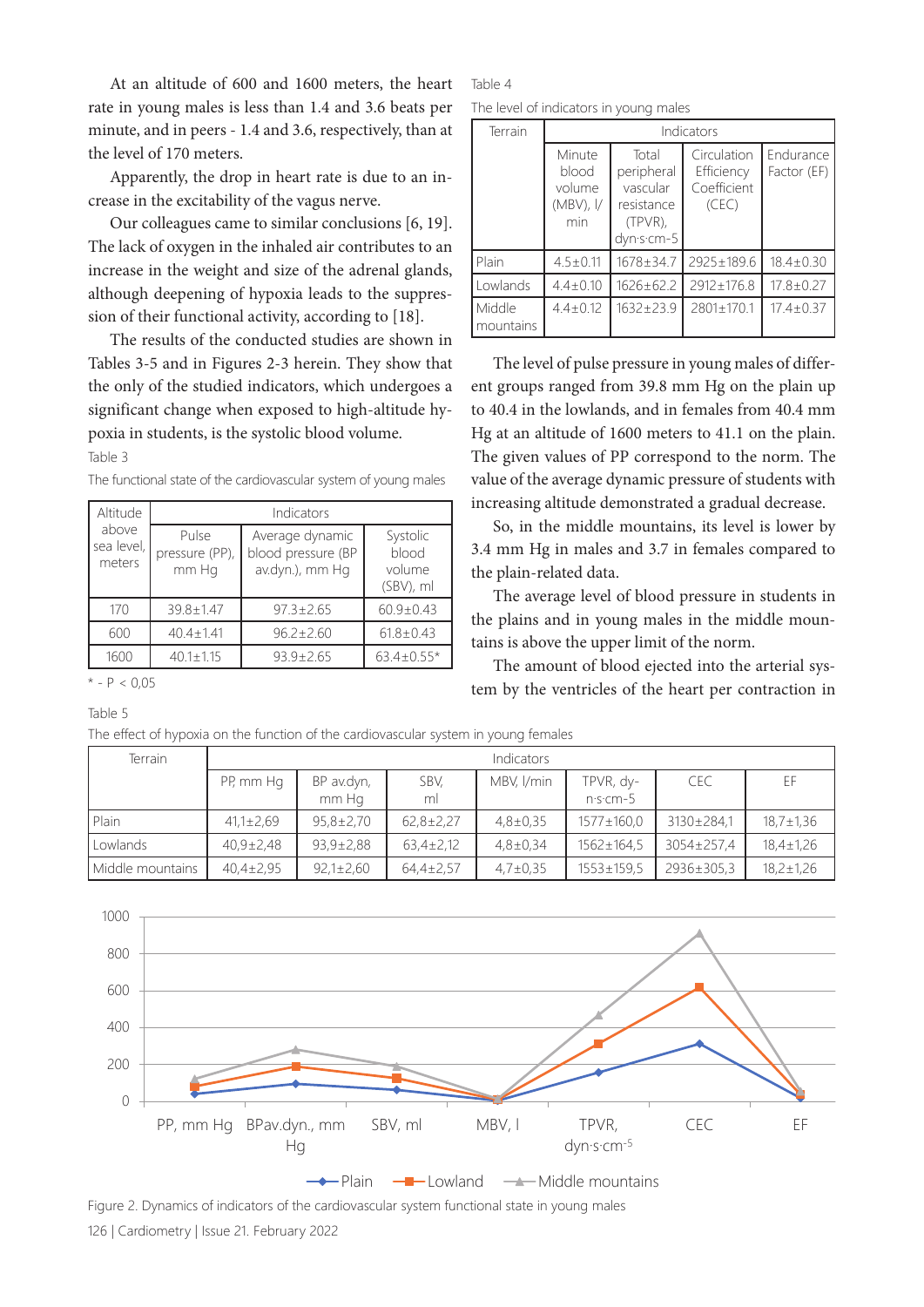

Figure 3. Cardiovascular system of female students in conditions of hypoxia

young males living at an altitude of 1600 meters is 2.5 ml higher (P <0.05), and in female students 1.6 ml higher than those recorded on the plain. The SBV value is within the normal range. The minute blood volume in students under the influence of hypoxia slightly decreases. Thus, the decrease in the level of MBV in young men and their peers in the middle mountains is 0.1 l/min, compared to the plain. For all groups of students, the value of the TPVR is below the norm.

The value of the total peripheral vascular resistance decreases with the deepening of hypoxia. Its level at a height of 600 meters is higher for female students and their peers by 15 and 52 dyn·s·cm-5, and 1600 - 24 and 46, respectively, than it is the case with the level of 170 meters. The average values of TPVR by groups remain within the norm.

The decrease in CEC in males and females in the lowlands is 13 and 76, in the middle mountains 124 and 194, respectively, as compared to the plains. The impact of mountain hypoxia leads to a slight decrease in the endurance factor of students. Its fall at an altitude of 1600 meters is 0.5 for female students and 0.2 for their peers versus the data recorded on the plain.

The average levels of CEC and EF are above the upper limit of the norm, which indicates the presence of fatigue and insufficient fitness of the cardiovascular system. The beginning of adaptation to the lack of oxygen in the inhaled air is accompanied by an increase in the heart rate and minute volume of blood [20].

The minute volume of blood increases due to a rise in the heart rate and systolic blood ejection. With prolonged exposure to a reduced oxygen content in the atmospheric air, their level decreases, even below the initial values [10]. Moreover, the constant increase in the study load increases the mental load of students, which reduces their physical activity. This, in turn, inhibits the functional activity of body systems, including the cardiovascular system.

The low level of physical fitness and poor health of students are reported [15]. In this connection, in order to improve their health, it is necessary to increase the role of physical exercises.

Under the influence of oxygen deficiency in the atmospheric air, only the systolic blood volume shows significant changes among the indicators of the functional state of the cardiovascular system.

#### **Conclusions**

1. The systolic blood volume is the only indicator of the students' cardiovascular system functional state that demonstrates significant changes under the influence of high-altitude hypoxia.

2. The difference between the maximum and minimum values of pulse pressure between the groups of males and females has been reported to be 0.6 and 0.7 mm Hg, respectively.

3. The value of the average dynamic pressure in young males at an altitude of 1600 meters is lower by 3.4 mm Hg, and in female students 3.7, as compared to the data recorded at the level of 170 meters.

4. The average level of systolic blood volume of females under the conditions of middle mountains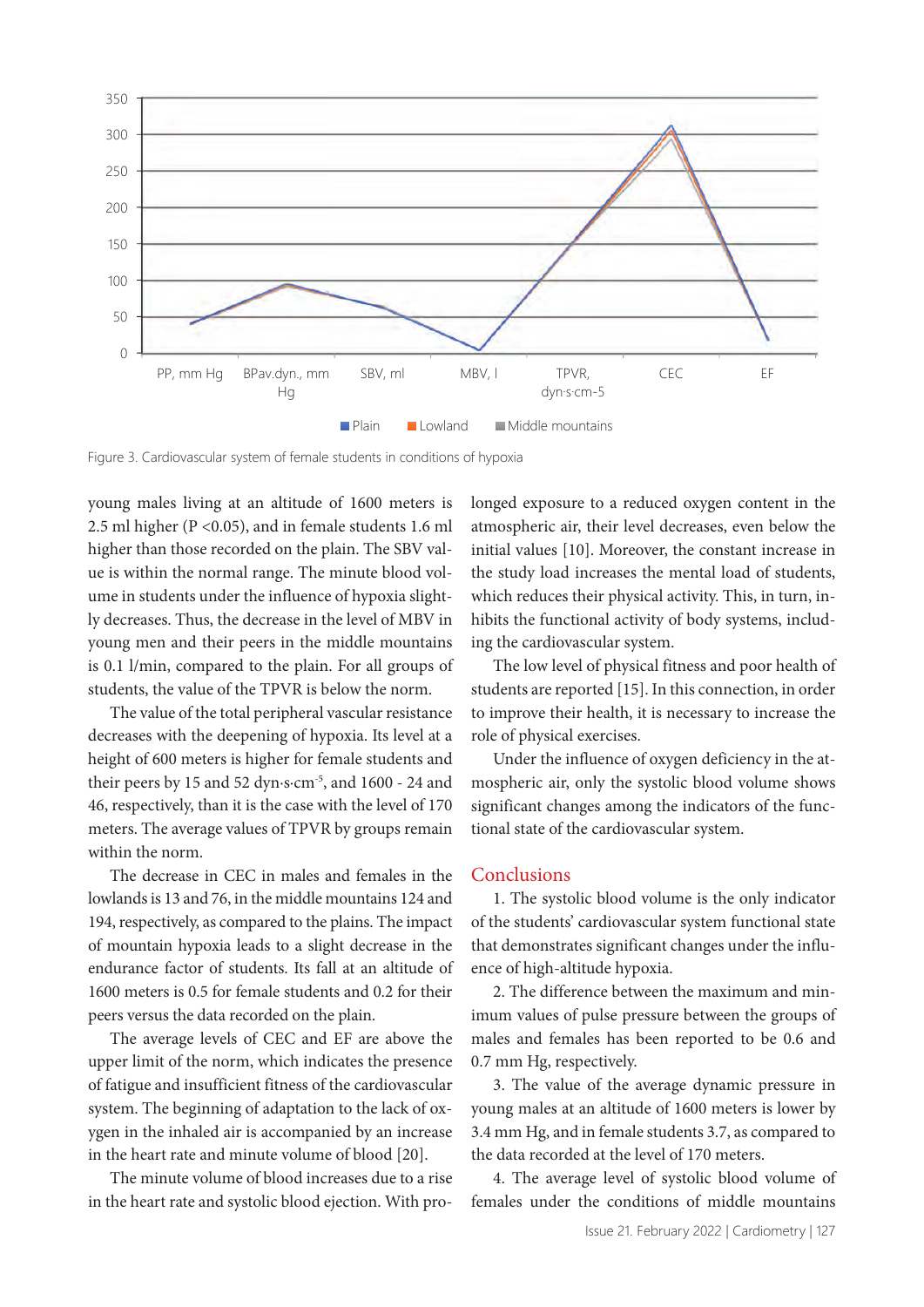has increased by 1.6 ml, and peers by 2.5 ( $P < 0.05$ ), as compared to the data reported for the plain.

5. The range of the MBV and EF indicators between groups of young males has demonstrated changes from 4.4 and 17.4 liters to 4.5 and 18.4, and peers from 4.7 and 18.2 to 4.8 and 18.7, respectively.

6. The value of TPVR at an altitude of 600 meters is lower by 52 dyn·s·cm-5 for males, and in the middle mountains by 24 for females.

7. The drop in CEC for the group of female students living in the middle mountains has been recorded to be 194 and 124 for peers, respectively, as compared to the data obtained under the plain conditions

## Statement on ethical issues

Research involving people and/or animals is in full compliance with current national and international ethical standards.

Conflict of interest None declared.

#### Author contributions

The authors read the ICMJE criteria for authorship and approved the final manuscript.

## References

1. Anzorov VA, Moryakina SV. The state of the cardiovascular system of students under the influence of mountain hypoxia. Modern Science: Actual Problems of Theory and Practice. Series: Natural and technical sciences. Publisher: Scientific Technologies LLC. Moscow, 2020; 10:140-143. [in Russian]

2. Arbuzova OV. Age-related changes in the cardiorespiratory system and physical performance of swimmers during normobaric hypoxic training: Dissertation. Ulyanovsk, 2009. 156 p. [in Russian]

3. Baev OA. Adaptive potential of the cardiovascular system of students. Scientific Bulletin of the State Educational Institution of the LPR "Lugansk National Agrarian University". 2018; 3: 108-116. [in Russian]

4. Boyarkina AA, Kuvshinov IV. Evaluation of the functional state of the cardiovascular system of students. V International Baltic Forum: proceedings. Kaliningrad, 2017. 865-869. [in Russian]

5. Buykova OM, Bulnaeva GI. Functional tests in medical and mass physical culture: textbook. FGBOU VO IGMU of the Ministry of Health of Russia. Course of physical therapy and sports medicine. Department of Physical Education. Irkutsk: IGMU, 2017. 24 p. [in Russian]

6. Graevskaya ND, Dolmatova TI. Sports medicine: a course of lectures and practical exercises. M.: Soviet sport, 2004. 304 p. [in Russian]

7. Irgebaev MI. Influence of altitude on adaptation to mountain conditions during sports trips. Theory and methodology of physical culture. Almaty: Kazakh Academy of Sports and Tourism, 2017; 2(48): 17-22. [in Russian]

8. Kolchinskaya AZ. Oxygen. The physical state. Working capacity. Kiev: Naukova Dumka, 1991. 206 p. [in Russian]

9. Kolchinskaya AZ. Hypoxic load hypoxia: damaging and constructive effects. Hypoxia medical. 1993; 3: 8-13. [in Russian]

10. Latyshev VS. Comparative characteristics of the parameters of resistance to hypoxia in boys and girls from different regions. XXII All-Russian Scientific and Practical Conference of Nizhnevartovsk State University. April 06–07, 2020 Publisher: Nizhnevartovsk State University, 2020. 90-93. [in Russian]

11. Naumenko SE. Mountain sickness: a textbook. Novosibirsk State University. Novosibirsk: CPI NSU, 2018. p.18-19. [in Russian]

12. Nudelman LM. Theory and practice of physical culture. 2005; 12: 34-36. [in Russian]

13. Radchenko AS, Borisenko NS, Kalinichenko AN. Changes in the activity of the right heart as a result of normobaric hypoxic preconditioning. Proceedings of the XXIII Congress of the Physiological Society named after I.P. Pavlov. Voronezh: ISTOKI, 2017. 1508-1510. [in Russian]

14. Radchenko AS, Shabanov PD. Influence of hyperoxia and hypoxia on adaptation during muscular work. Reviews of Clinical Pharmacology and Drug Therapy. 2018; 16(3): 68-77. [in Russian]

15. Smirnova AV, Koryagina OA. Adaptive reactions of the cardiovascular system to the training load in students with different types of constitution. International Student Scientific Bulletin. 2020; 1. URL: https:// eduherald.ru/ru/article/view?id=19891 . [in Russian]

16. Chesnokova NP, Brill GE, Polutova NV, Bizenkova MN. Lecture 10. Hypoxia: types, etiology, pathogenesis. Scientific Review. Medical Sciences. 2017; 2: 53-55. [in Russian]

17. Shaov MT, Pshikova OV, Kurdanov KhA. Neuroimprinting – technologies for controlling the physiological functions of the body and human health